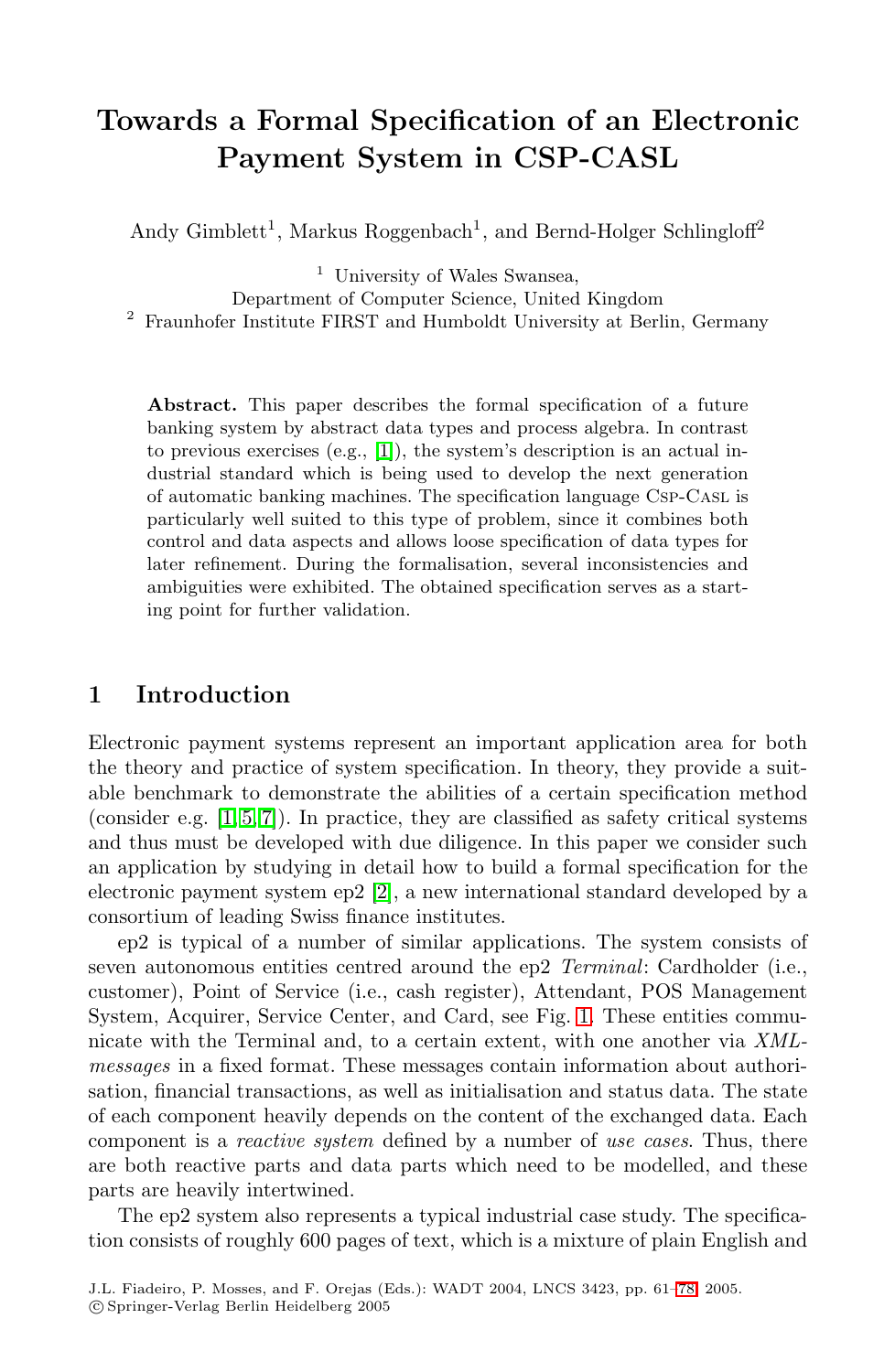other semi-formal notation. Some parts are specified up to a bit encoding level, while others are left open and referred to common understanding. It is, however, an actual international standard which is used to implement and validate banking machines from different manufacturers.

In the formalisation, we use the specification language Csp-Casl [\[22\]](#page-17-0). This language combines process algebraic specification of reactive behaviour and algebraic specification of data types at various levels of detail. Csp-Casl uses the process algebra  $CSP$  [\[10,](#page-16-0) [23\]](#page-17-0) for the modelling of reactive behaviour, whereas the properties of the communications are specified in CASL  $[3, 16]$  $[3, 16]$ . Csp-CASL is generic in the Csp semantics. Furthermore, Csp-Casl offers a notion of refinement with clear relations to both data refinement in Casl and process refinement in Csp.

Structuring our Csp-Casl specifications in nearly the same way as the original ep2 documents allows us to exhibit several ambiguities, omissions, and contradictions in the documents. Here, especially Csp-Casl's loose specification of data types plays an important role. Often, the top level ep2 documents provide only an overview of the data involved, while the presentation of further details for a specific type is delayed to separate low-level documents. Csp-Casl is able to match such a document structure by a library of specifications, where the informal design steps of the ep2 specification are mirrored in terms of a formal refinement relation.

The paper is structured as follows. First, we give an overview of the ep2 system, where we focus on the existing specification and the shortcomings thereof. Then, we quickly review the specification language Csp-Casl. In section 3, we describe our formalization, and in section 4 we report on our results with this formalization. Finally, we summarize our results, discuss related approaches, and conlude with hints on future work and perspectives.

## **2 The ep2 System**

ep2 stands for 'EFT/POS 2000', short for 'Electronic Fund Transfer/Point Of Service 2000', and is a joint project established by a number of (mainly Swiss) financial institutes and companies in order to define EFT/POS infrastructure for credit, debit, and electronic purse terminals in Switzerland (www.eftpos2000.ch). ep2 builds on a number of other standards, most notably EMV 2000 (the Europay/Mastercard/Visa Integrated Circuit Card standard, see www.emvco.com) and various ISO standards. An overview of ep2 is shown in Fig [1.](#page-2-0)

## **2.1 ep2 Document Structure**

The ep2 specification consists of twelve documents, each of which either considers some particular component of the system in detail, or considers some aspect common to many or all components. The Terminal, Acquirer, POS Management System, Point of Service (POS), and Service Center components all have specification documents setting out 'general', 'functional', and 'supplementary' requirements, where the functional requirements carry the most detail, and con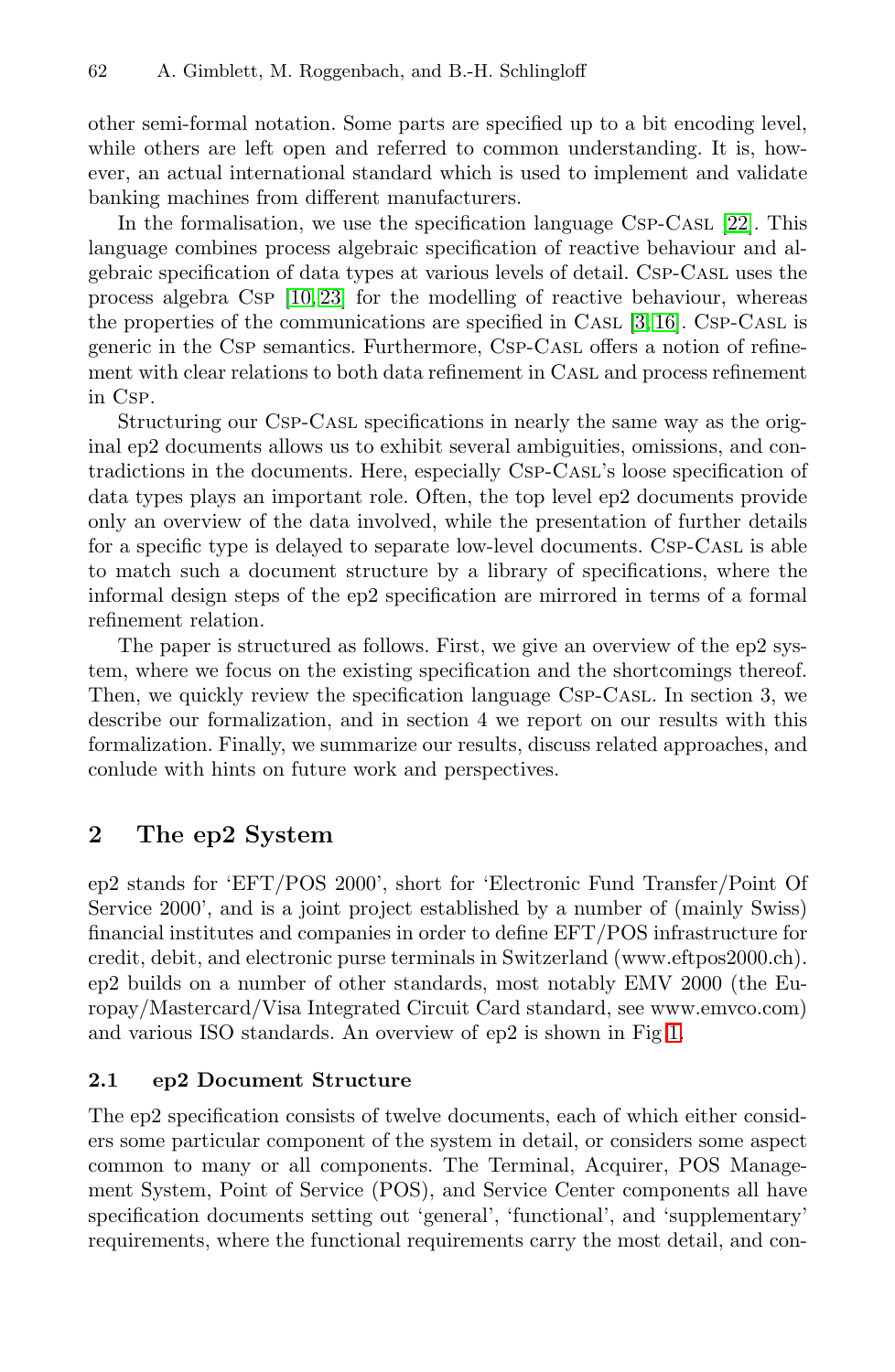<span id="page-2-0"></span>sist mainly of use cases discussing how that particular component behaves in various situations. As well as the specifications of particular components, there is a Security Specification, an Interface Specification, and a Data Dictionary.

One obvious characteristic of such a document structure is that, when considering some aspect of the system, the information required to understand that aspect is contained in several different documents, each of which has its own things to say about the situation in question. For example, in order to gather all information about the SI-Init interface between Terminal and Acquirer, see Fig. 1, one has to examine the Terminal Specification, the Acquirer Specification, the Interface Specification, and the Data Dictionary. As we will see, this approach easily leads to inconsistencies and ambiguities.

#### **2.2 ep2 Specification Style**

The original ep2 documents are comprised of a number of different specification notations: plain English; UML-like graphics (use cases, activity diagrams, mes-



**Fig. 1.** Overview of the ep2 System, following closely [\[2\]](#page-16-0)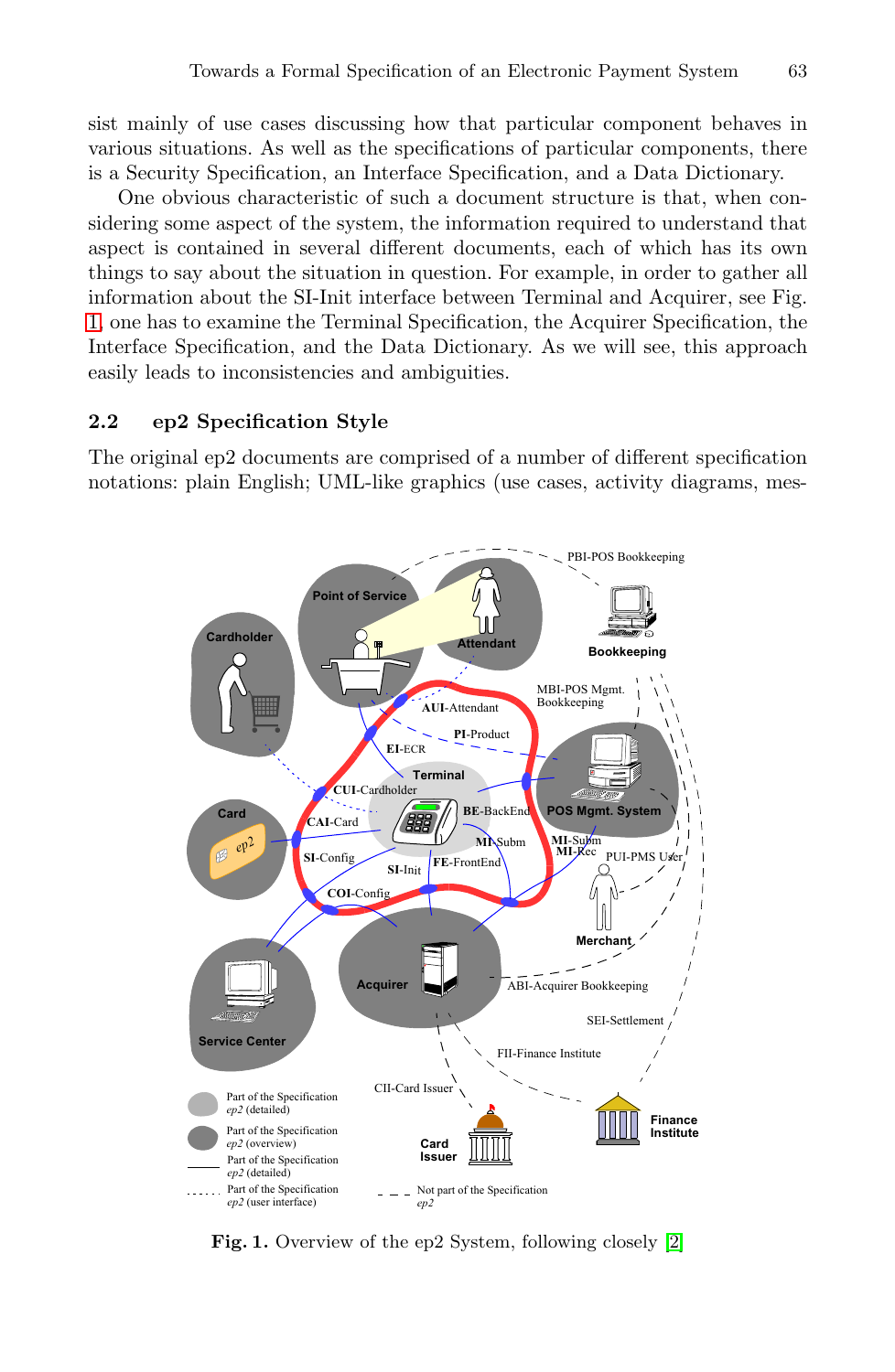sage sequence charts, class models, etc.); pictures; tables; lists; file descriptions; encoding rules.

Subsequently, we will focus on the *SI-Init* connection between *Terminal* and *Acquirer* (see Fig. [1\)](#page-2-0).

The Acquirer is defined in a table of roles as a *"Card processor, which runs a system for processing of electronic payment transactions. The Acquirer is in contact with the merchant."* Later, in another table describing the main system features, the functionality of the Acquirer is classified into four subsystems:

- **–** *Acquirer Initialisation System:* Supports remote SW-parameter initialisation. Exchanges Terminal configuration data with the Service Center.
- **–** *Authorisation System:* Processes Terminal on-line authorisation requests, as well as transaction reversal requests. Forwards issuer scripts to the Terminal.
- **–** *Submission System:* Processes transactions.
- *Reconciliation System:* Provides reconciliation<sup>1</sup> data to the merchant.

In the Acquirer general requirements document, a fifth subsystem is identified:

**–** *COI* <sup>2</sup> *server:* Used for data exchange with the Service Center.

Another table lists the communication interfaces; in particular, *"The SI-Init interface is used by the Acquirer to download application specific initialisation data which include Acquirer data necessary for Acquirer authentication and data submission."*

Later in the System specification, this communication is depicted in a use case, seen in Fig [2.](#page-4-0) It shows that the "Get Initialization Function" can be called by the service man either directly at the Terminal, or via an "Initiate Terminal Setup" at the Point of Service. Additionally, the function can be called in cyclic intervals by a timer process, or by an authentication server process at the Acquirer's site.

For both the Terminal and the Acquirer, activity diagrams are given describing the flow of control on the receipt of messages. For conciseness, in Fig. [3](#page-4-0) we only show the diagram for the Acquirer.

For each state in this activity diagram, a verbal description is given of which message parameters are admissible in this state, and what the appropriate answer messages are composed of. For example, in state "Send  $\ll$ Config Data Request $\gg$ Message":

*The Acquirer shall send the message Config Data Request*- *to the Terminal. The Acquirer shall set* <*Config Data Object*> *to the configuration data object which the Acquirer is interested in. For CPTD, TACD and CAD the Acquirer shall specify with an AID resp. a RID which table*

<sup>1</sup> Reconciliation: to compare the business undertaken at the terminal with that recorded by the acquirer and credited to the merchant's bank account.

 $2$  COI stands for *configuration and initialisation* (of the terminal) within the ep2 specification.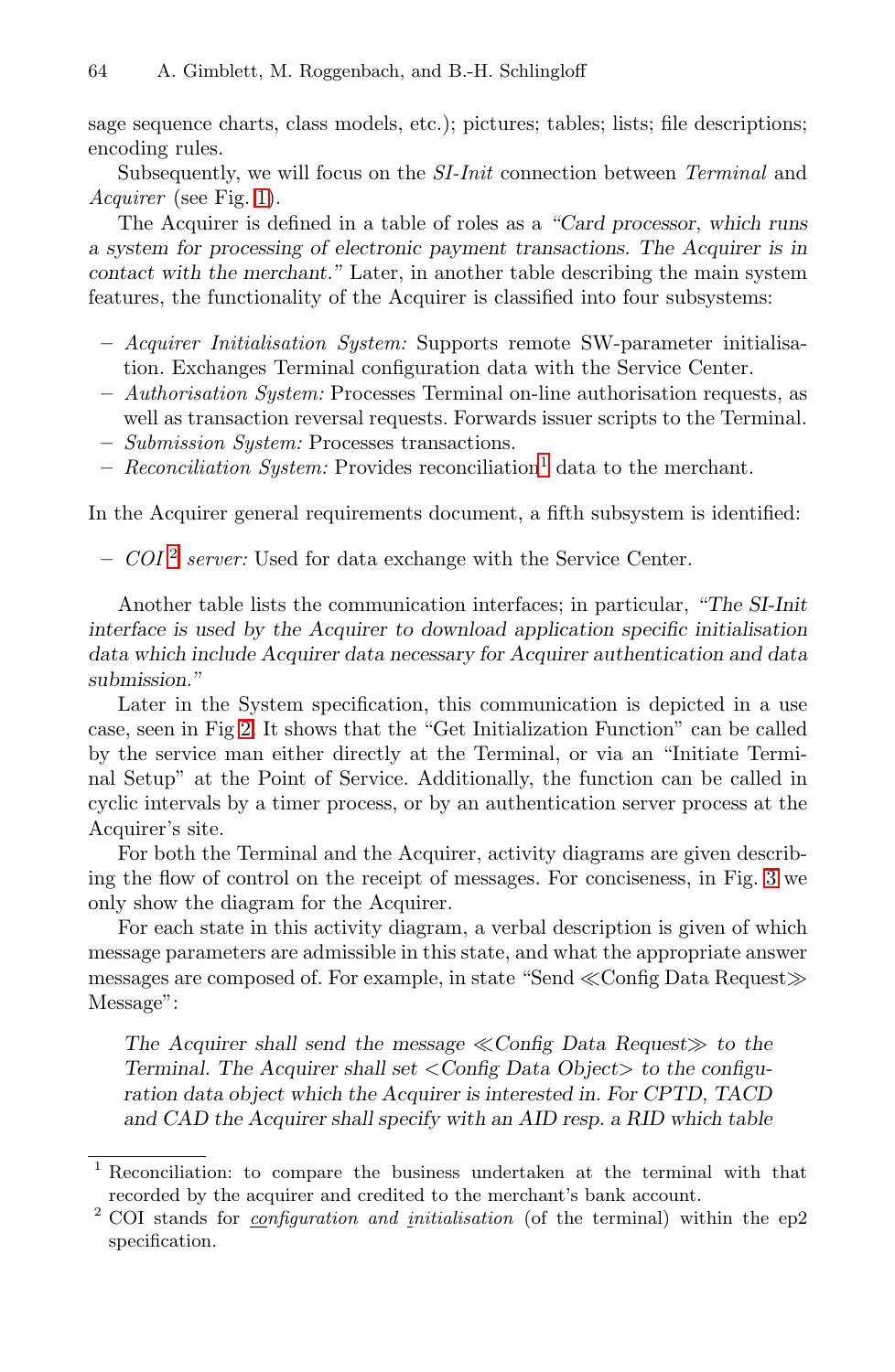<span id="page-4-0"></span>

**Fig. 2.** Part of use case for Get Initialisation Function as shown in [\[2\]](#page-16-0)



**Fig. 3.** Activity diagram for Acquirer getting initialisation data, as shown in [\[2\]](#page-16-0)

*exactly it wants to receive. If the Acquirer sets* <*Config Data Object*> *to LAID, he receives a list of all AID's supported by him from the Terminal. ...*

The appropriate parameter values are informally described in another table, the beginning of which is given in Fig. [4.](#page-5-0)

On the concrete data encoding level, the SI-Init connection is constrained by the following requirements in the system description: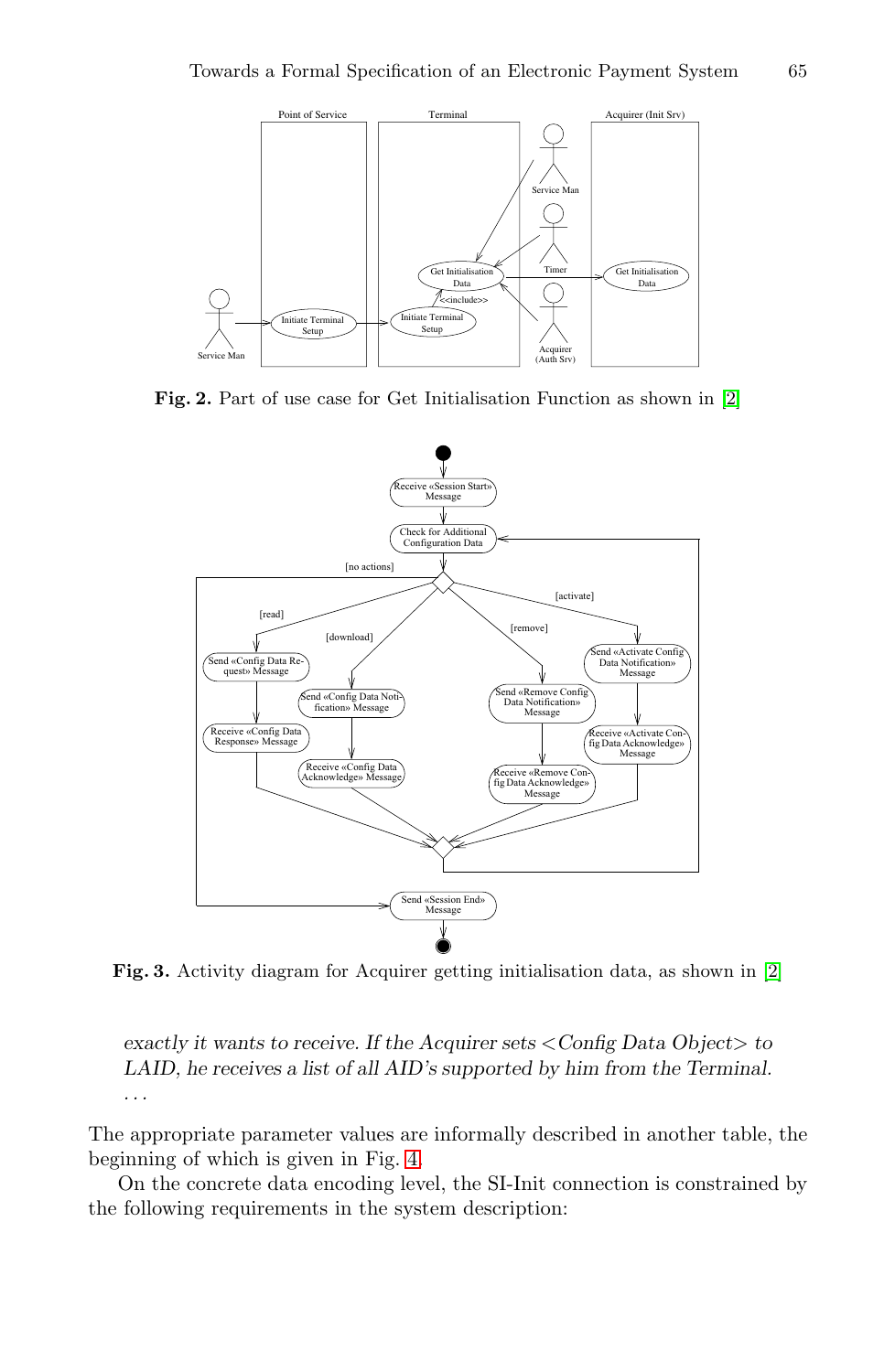<span id="page-5-0"></span>

| <config<br>Data Ob-<br/>ject&gt; value</config<br> | <b>Object Name</b>                         | <b>Additional Data Ele-</b><br>ment                                        | <b>Returned by Terminal</b>                   |
|----------------------------------------------------|--------------------------------------------|----------------------------------------------------------------------------|-----------------------------------------------|
| ACD                                                | <b>Acquirer Config Data</b>                |                                                                            | One ACD object of the<br>requesting acquirer  |
| <b>AISD</b>                                        | Acquirer Init Srv Data                     |                                                                            | One AISD object of the<br>requesting acquirer |
| <b>CPTD</b>                                        | Card Profile Table Data                    | <application identifier<br="">(AID)</application>                          | One CPTD object of the<br>requested AID.      |
| CAD                                                | Certification Auth Data                    | <registered applica-<br="">tion Provider Identifier<br/>(RID)</registered> | One CAD object of the<br>requested RID.       |
| <b>TACD</b>                                        | <b>Terminal Application</b><br>Config Data | <application identifier<br="">(AID)</application>                          | One TACD object of the<br>requested AID.      |
| $\ddotsc$                                          | $\cdots$                                   | $\cdots$                                                                   | $\ddotsc$                                     |

**Fig. 4.** Excerpt of message parameters and expected answers for initialisation [\[2\]](#page-16-0)

- **–** ep2 interface.
- **–** Uses XML based on TCP/IP.
- **–** Message based.
- **–** Uses strong security mechanisms.

#### **2.3 Shortcomings**

The above specification style is typical for a number of today's industrial developments. As described above, it uses a number of up-to-date specification notations, and has additional verbal explanations and cross references throughout the books. However, for a team of developers which has to rely on this specification as a sole basis for an implementation it may be hard to produce a correct result. (A typical scenario would be a company which is not part of the consortium and wishes to produce a compliant device). Some of the reasons for this are:

First, there are several *ambiguities* within the documents which could lead to interoperability problems between different implementations. Ambiguities are inherent in all natural-language documents, since human language is subject to individual interpretation. As an example, consider the expected answer *"One ACD object of the requesting Acquirer"* in Fig. 4. This could mean

- **–** One object, and it must be the one of the requesting Acquirer.
- **–** One of all the objects belonging to the requesting Acquirer.

(In mathematical logic the difference is formalized by Russell's jota- and Hilbert's eta-operators.) Different opinions about the meaning of this requirement could lead to incompatible implementations.

Worse, there are some *inconsistencies* within the documents themselves. In fact, the data flow for the "Acquirer Init Srv Data" message is specified in the data dictionary as *from* the Acquirer via Service Center *into* the Terminal. In the above activity diagram, the Acquirer is allowed to *read* this data object *from* the Terminal. It contains the Acquirer's identifier, public key and communication address. The only plausible reason for the Acquirer to receive this data is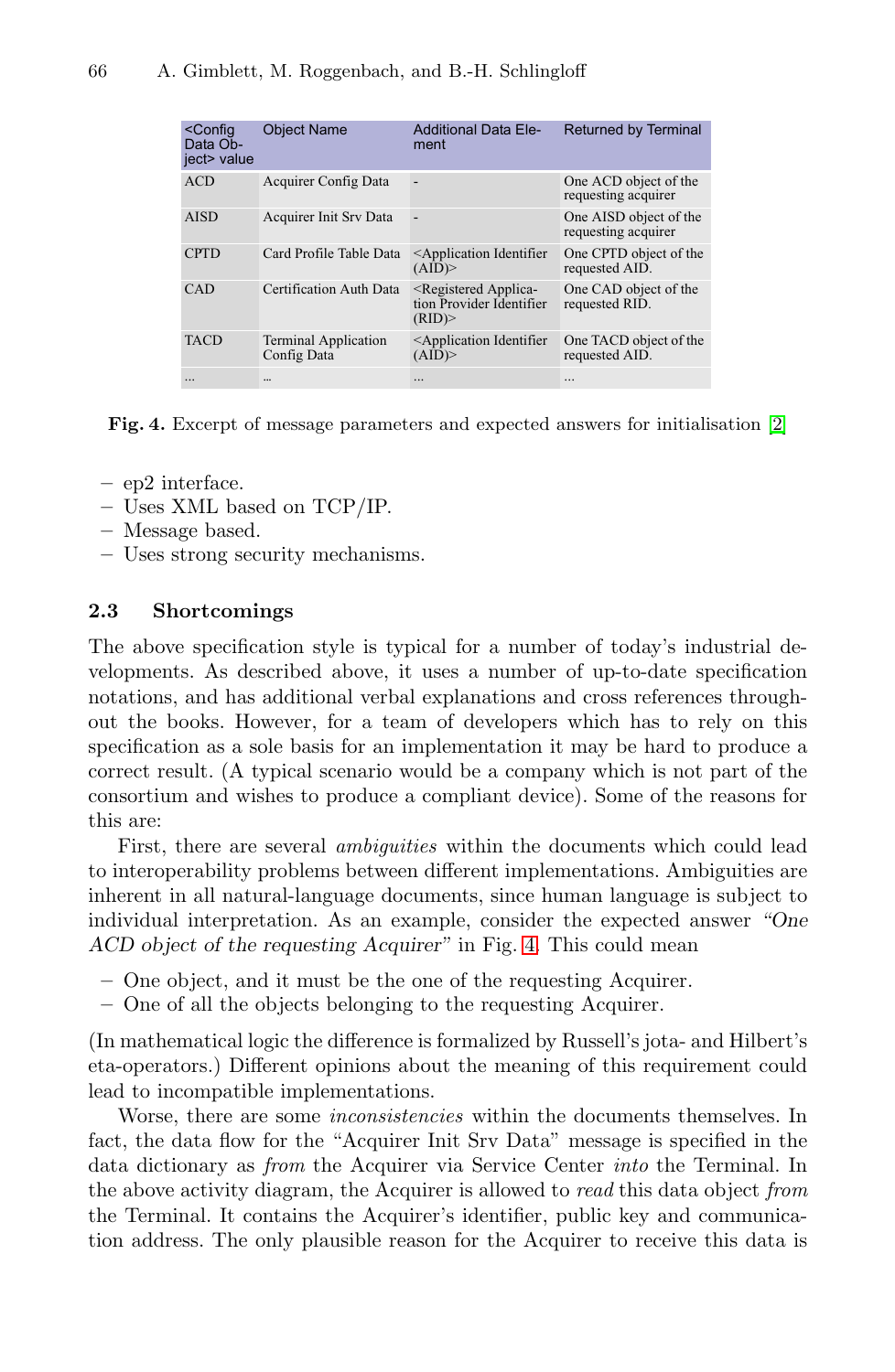to check its consistency. However, the Acquirer has no way to initiate a correction of these data, even if an inconsistency is detected. Since the specification is rather large and was written by several authors, such situations cannot be avoided.

Third, the ep2 documents are not suitable for *tool supported software development*. In particular, since the various requirements are intermingled, they cannot be easily input into an automated requirement management system such as Telelogic's DOORS or IBM/Rational's Requisite Pro. Thus, it is hard to assure that all required functionality is present in an implementation. Moreover, it is not possible to automatically check consistency of the requirements with one another, or to prove the conformance of a particular implementation with respect to the specification.

Last but not least, the given documents *interleave different levels of abstraction*. For example, the above mentioned architecture of the Acquirer is augmented by "logical component requirements" such as permanent accessibility, as well as use cases and a data model. Thus, it is not easy to use the specification in a structured development process. In fact, since implementation details are to be found throughout the specification, a programmer might be forced to reinvent parts which have already been developed by others. Moreover, implementation details are often subject to change; thus, the whole ep2 specification must be updated whenever some detail is modified. This can result in serious version compatibility problems.

#### **3 CSP-CASL**

Csp-Casl [\[22\]](#page-17-0) is a comprehensive language which combines the specification of *data types* in Casl [\[3,](#page-16-0) [16\]](#page-17-0) with *processes* written in Csp [\[10,](#page-16-0) [23\]](#page-17-0). The general idea of this language combination is to describe reactive systems in the form of processes based on Csp operators, but where the communications between these processes are the values of data types, which are loosely specified in Casl. All standard Casl features are available for the specification of these data types, namely many-sorted FOL with sort-generation constraints, partiality, and subsorting<sup>3</sup>. Furthermore, the various CASL structuring constructs can be used to describe data types within Csp-Casl. This includes the structured **free** construct, which adds the possibility to specify data types with initial semantics. For the description of processes, the typical Csp operators are included in Csp-Casl: there are for instance internal choice and external choice; the various parallel operators like the interleaving operator, the alphabetized parallel operator, and the general parallel operator; also communication over channels is included. Similarly to Casl, Csp-Casl specifications can be organized in libraries. Indeed, it is possible to mix CASL specifications and CSP-CASL specifications in

<sup>3</sup> For technical reasons, in Csp-Casl sub-sorting is restricted to subsort relations with so-called top elements. As it turns out e.g. in our current case study of specifying ep2, this restriction is of no practical relevance.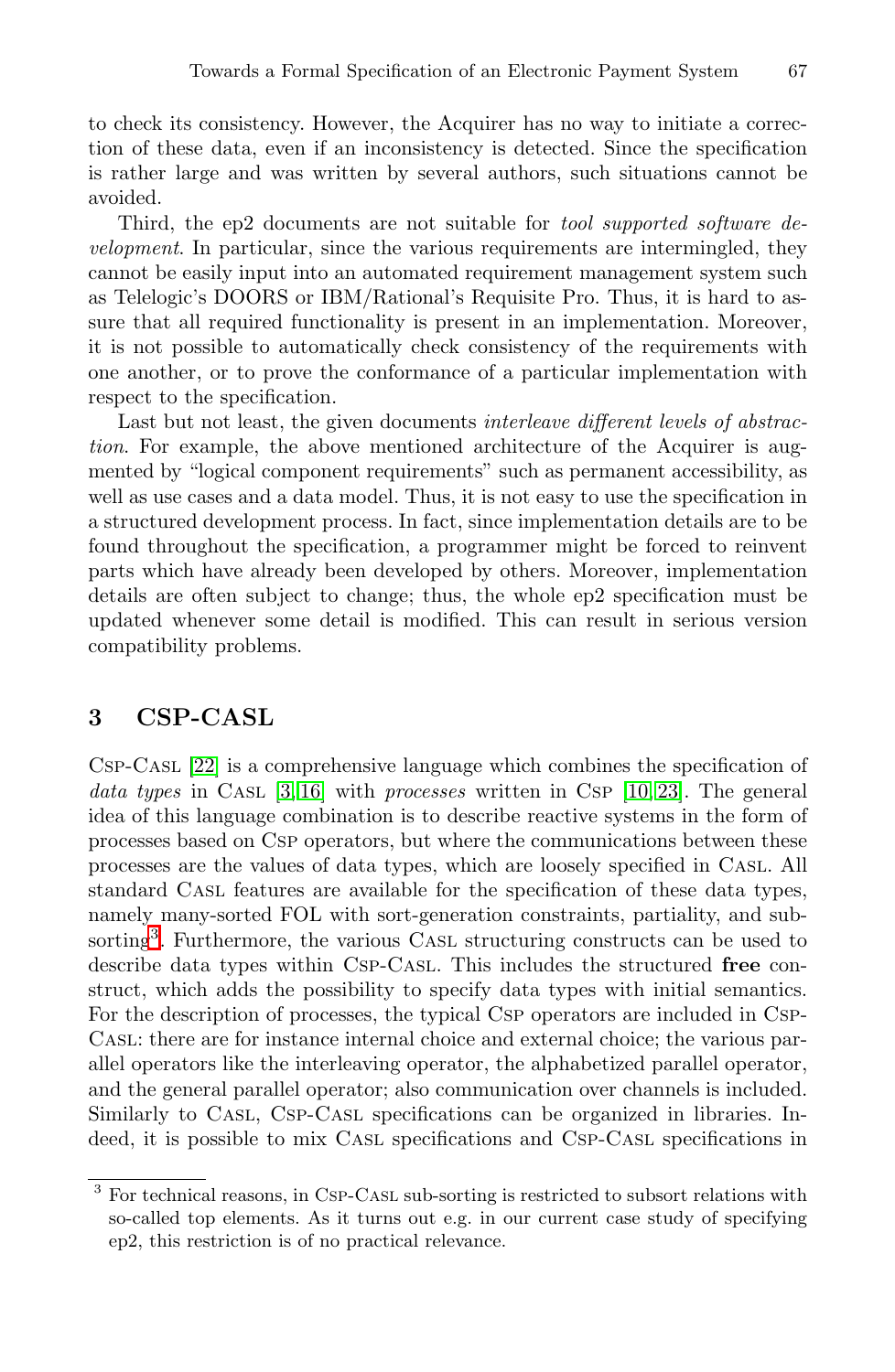one library, separating the development of data types in Casl from their use within Csp-Casl. This allows the specification of a complex system like ep2 in a modular way.

*Syntactically*, a Csp-Casl specification with name N consists of a data part Sp, which is a structured Casl specification, an (optional) channel part *Ch* to declare channels, which are typed according to the data specification, and a process part *P* written in Csp, within which Casl terms are used as communications, Casl sorts denote sets of communications, relational renaming is described by a binary CASL predicate, and the CSP conditional construct uses CASL formulae as conditions:

#### **ccspec**  $N =$  **data**  $Sp$  **channel**  $Ch$  **process** P **end**

See Fig. [6](#page-8-0) for a concrete instance of such a scheme. In the process part, the let ... in ... construct offers the possibility for recursive process definitions. Processes can also be parameterized with variables typed by CASL sorts. In general, this combination of recursion and parameterization leads to an infinite system of process equations. The theory of CsP offers syntactic characterizations for the existence and uniqueness of solutions for such systems of equations.

As a consequence of the loose semantics of CASL, *semantically* a CSP-CASL specification is a family of process denotations for a Csp process, where each model of the data part  $Sp$  gives rise to one process denotation. The definition of the language Csp-Casl is generic in the choice of a specific Csp semantics. For example, all denotational Csp models mentioned in [\[23\]](#page-17-0) are possible parameters. For the purpose of specifying ep2 in Csp-Casl, we mainly use the Csp denotational stable-failures model. This model is able to distinguish between the different choice operators, and allows for infinite non-determinism as well as for infinite communication alphabets: features which naturally appear in abstract system descriptions involving loosely specified data types.



Fig. 5. Relationship between Csp-Cas<sub>L</sub> and other reactive CasL extensions

*Related Specification Languages.* Within the context of Casl, various reactive extensions were proposed – see Figure 5 for a small selection and classifica-tion. Our definition of Csp-Casl, like Ccs-Casl [\[24, 25\]](#page-17-0) and Casl-Charl [\[20\]](#page-17-0), combines Casl with a particular mechanism to describe reactive systems. This results in a *Framework* suitable to model real-world systems. CASL-LTL [\[19\]](#page-17-0) and CoCasl [\[21, 15\]](#page-17-0), on the other side, can be seen as a *Meta-framework* aiming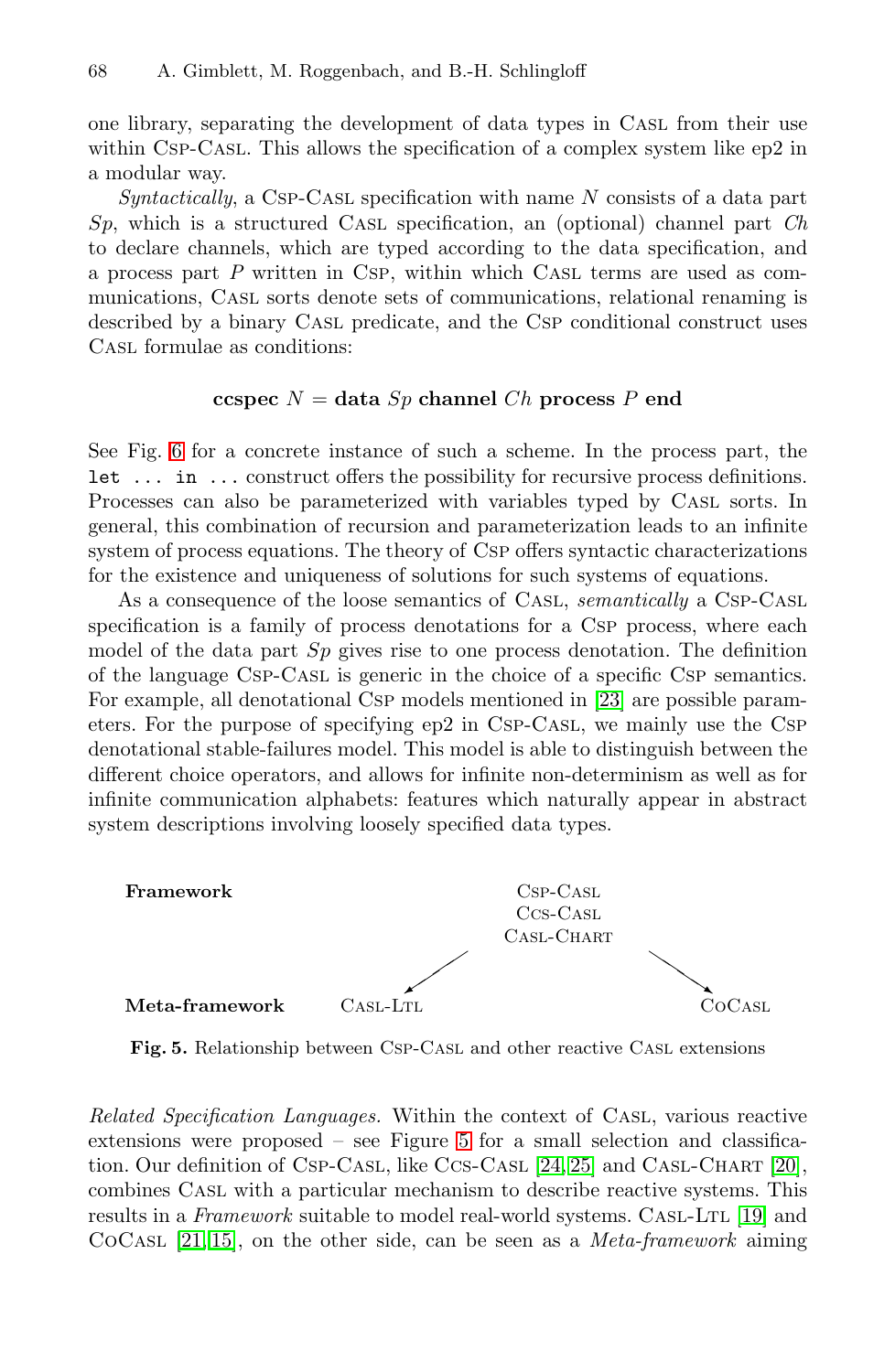```
\begin{array}{ccc} 1 & \text{cosec ep2} = \ 2 & \text{data sorts D} \\ 3 & \text{D} \end{array}2 data sorts D_CAI_Card; D_SI_Config; D_SI_Init; D_FE_FrontEnd;
3 D_MI_Subm; D_BE_BackEnd; D_EI_ECR; D_COI_Config; D_MI_Rec;<br>4 free type D_MI_Subm_or_Rec ::=<br>5 subm(select_subm:? D_MI_Subm) | rec (select_red:? D_MI_Rec);<br>6 channels C_CAI_Card: D_CAI_Card; C_SI_Config: D_SI_Config;<br>6 C_
                4 free type D_MI_Subm_or_Rec ::=
                      subm(select_subm:? D_MI_Subm) | rec (select_red:? D_MI_Rec);<br>C_CAI_Card: D_CAI_Card; C_SI_Config: D_SI_Config;
        channels C_CAI_Card: D_CAI_Card; C_SI_Config: D<br>C_SI_Init: D_SI_init; C_FE_FrontEnd;
                      C_SI_Init: D_SI_init;<br>C_MI_Subm: D_MI_Subm;
                      C_MI_Subm: D_MI_Subm; <br> C_BE_BackEnd: D_BE_BackEnd: C_EI_ECR: C_COI_Config: D_COI_Config;
9 C_EI_ECR: D_EI_ECR; C_COI_Config: D_COI_Config;<br>10 C_MI_Subm_or_Rec: D_MI_Subm_or_Rec;<br>11 process
                      \mathtt{C\_MI\_Subm\_or\_Rec} : <code>D_MI_Subm_or_Rec;</code>
\begin{array}{cc} 11 & \text{process} \\ 12 & \text{let Card} \end{array}12 let Card = Run(C_CAI_Card)<br>13 ServiceCenter = Run(C_SI_Config
13 ServiceCenter = Run(C_SI_Config) ||| Run(C_COI_Config)<br>14 Acquirer = Run(C_COI_Config) ||| Run(C_SI_Init)
14 Acquirer = Run(C_COI_Config) ||| Run(C_SI_Init)<br>15 ||| Run(C_FE_FrontEnd) ||| Run(C_MI_Subm<br>16 ||| Run(C_MI_Subm_or_Rec)
                                             15 ||| Run(C_FE_FrontEnd) ||| Run(C_MI_Subm)
16 || Run(C_MI_Subm_or_Rec)<br>17 PosMgmtSystem = Run(C_BE_BackEnd) ||
17 PosMgmtSystem = Run(C_BE_BackEnd) ||| Run(C_MI_Subm_or_Rec)
18 PointOfService = Run(C_EI_ECR)<br>19 Terminal = Run(C_CAI_Card)
19 Terminal = Run(C_CAI_Card) ||| Run(C_SI_Config)<br>20   ||| Run(C_SI_Init) ||| Run(C_FE_FrontEn
20 ||| Run(C_SI_Init) ||| Run(C_FE_FrontEnd)<br>
22 || Run(C_MI_Subm) ||| Run(C_BE_BackEnd)<br>
23 in Terminal<br>
24 [| C_CAI_Card, C_SI_Config, C_SI_Init, C_FE_FrontEnd,<br>
25 C_MI_Subm, C_BE_BackEnd, C_EI_ECR |]<br>
26 (Card
                                                                                 ||| Run(C_BE_BackEnd)
                                              22 ||| Run(C_EI_ECR)
           in Terminal
                   [| C_CAI_Card, C_SI_Config, C_SI_Init, C_FE_FrontEnd,
                        25 C_MI_Subm, C_BE_BackEnd, C_EI_ECR |]
\frac{26}{27} (Card)
27 || ((ServiceCenter<br>28 [ C_COI_Co
28 [ C_COI_Config || C_COI_Config, C_MI_Subm_or_Rec ]<br>29       Acquirer)
29 Acquirer)<br>30 [C_CO
30 [ C_COI_Config, C_MI_Subm_or_Rec || C_MI_Subm_or_Rec ]<br>31 PosMgmtSystem)<br>32 || PointOfService)
                           PosMgmtSystem)
                  32 ||| PointOfService)
33 end
```
**Fig. 6.** Modelling ep2: The architectural level

more for the formalization of (the semantics of) different frameworks for reactive systems.

Outside the CASL context, e.g.  $\mu$ CRL [\[9\]](#page-16-0), LOTOS [\[11\]](#page-16-0), and E-LOTOS [\[13\]](#page-16-0) provide other solutions for the integrated specification of data and processes within one language. Conceptually,  $\mu$ CRL and CsP-CAsL are quite similar in their respective design. In the data part however, Csp-Casl is far more rich: among other features, it offers partiality and subsorting which are frequently used in the modelling of ep2. LOTOS [\[11\]](#page-16-0) and its recently defined successor E-LOTOS [\[13\]](#page-16-0) use for data description initial semantics and a functional programming language, respectively. Thus, these languages do not allow for the modelling of the abstract system layers of ep2 as presented here within Csp-Casl.

## **4 Formalizing ep2 in CSP-CASL**

The present formalization of the ep2 system is the first major industrial case study in Csp-Casl. It was done with a number of different aims. Our main objective was to show the feasibility of the approach. This includes many aspects:

**Scalability.** We wanted to show that it is possible to completely specify a nontrivial system in this formalism. Previous approaches restricted themselves to academic toy examples or small fragments of actual systems.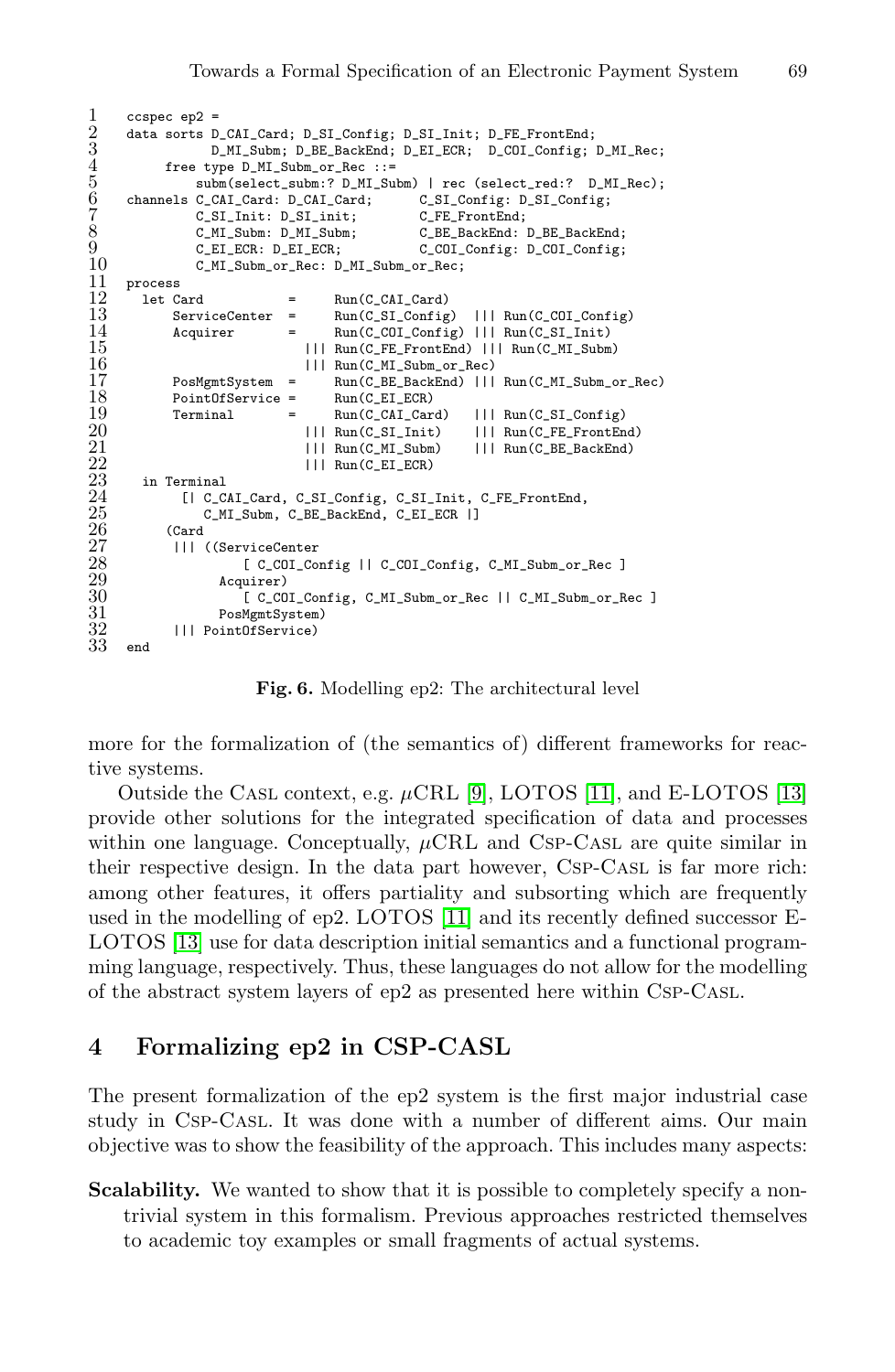- <span id="page-9-0"></span>**Expressiveness.** Another aim was to prove that Csp-Casl encompasses enough expressive power to deal with the given application. In particular, ep2 contains most aspects which can be found in typical present-day computational systems.
- Usability. An important point was to demonstrate that Csp-Casl specifications are easy to write and easy to understand. Many specification formalisms are only targeted at experts and require intensive training and experience.
- **Adequacy.** In order to investigate to what extent the informal and natural language descriptions can be formalized, we wanted to follow the original document structure as closely as possible.

A second objective relates to the actual ep2 system itself. We wanted to show how formal methods can help to improve the design.

- **Clarity.** By structuring the formal specification appropriately, we wanted to untangle the different levels of abstraction in the documents. This could guide future implementors in building a modular implementation.
- **Precision.** We wanted to exhibit ambiguities and inconsistencies within the informal descriptions, which facilitate implementations by third-party implementors.
- **Validation and Verification.** In a second step, we want to use the resulting formal specification to validate actual implementations, prove their conformance with the standard and to generate test cases from the formal specification.

In this section, we give an overview on the structuring of our formalization. According to the general paradigm of Csp-Casl, there are two main aspects: the reactive behaviour of ep2 components and the data structures which are involved.

## **4.1 Reactive Behaviour**

It is natural to model ep2 as a reactive system. In Csp-Casl, we describe its different components by Csp processes which interchange data over communication channels typed by Casl sorts.

On the *architectural level* in the center of the ep2 system there is a Terminal process – c.f. line 23 of Fig.  $6$ . This Terminal communicates over channels with its environment, expressed here in terms of the CsP general parallel operator [| C\_CAI\_Card, ..., C\_EI\_ECR |] linking the Terminal with its environment. The environment consists of the processes Card, ServiceCenter, ..., PointOfService.

Note how this model directly corresponds to Fig. [1,](#page-2-0) which is the first and most abstract description of ep2 given in the ep2 System Specification. We express this correspondence by the choice of names: ep2 components become identically named *processes*, an ep2 interface is characterized by the possible data to be exchanged over it — prefix  $D_$  for the corresponding *sort* providing the type of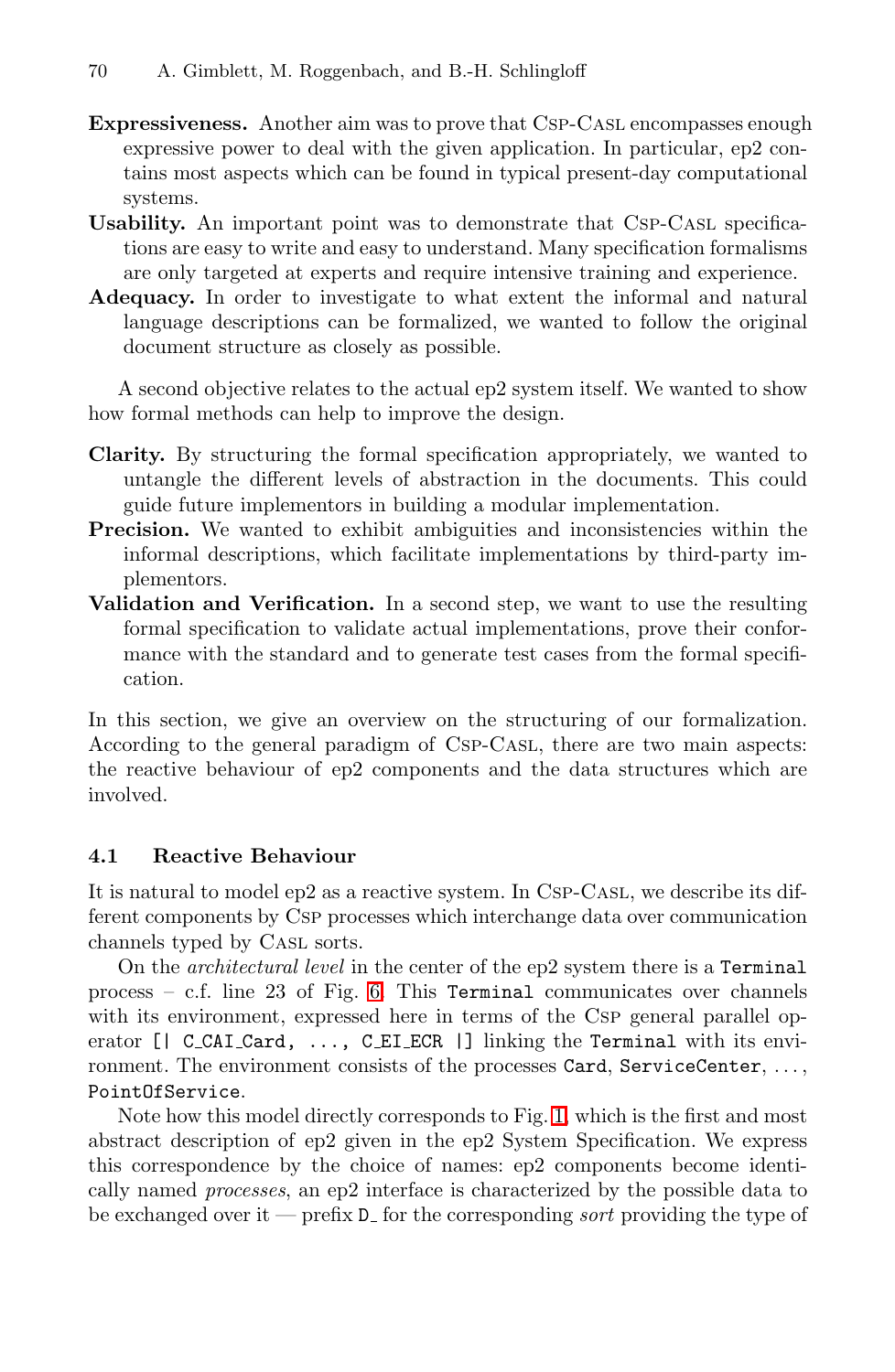this data — and by the connection it represents — prefix  $C<sub>-</sub>$  for the corresponding *channel*.

We do not model the Cardholder and the Attendant as processes as the ep2 specification covers their role only on the level of user interfaces. Most of the processes in the environment run independently of each other, expressed by the Csp interleaving operator ||| (lines 27 and 32). Some of them also interchange information which each other: the ServiceCenter, the Acquirer, and the PosMgmtSystem. Here, we use the Csp alphabetized parallel operator, e.g. [ C\_COI-Config || C\_COI-Config, C\_MI\_Subm\_or\_Rec ] (line 28), which synchronizes in the intersection of the two alphabets, i.e. in this example in C COI-Config. On the architectural level, we leave the behaviour of the different processes completely unspecified, i.e. they are modelled by the Csp process RUN(A), which is the deadlock-free, non-terminating process able to engage in any event in a set of communications A. For any process of the ep2 system we choose this set A to consist of all messages, which it might send or receive over the channels which connect it to other processes. For instance, for the Terminal the set A consists of all messages which can be sent or received over any of the channels named in the general parallel [ $|C_CCALCard, C_SIConfig, ..., C_EICCR|$ ] which connects the Terminal with its environment. This is expressed here as the interleaving of several Run processes (lines  $19 - 22$ ).

On the *abstract component description level*, we refine the processes RUN(A) of the above architectural model without changing the overall communication structure. Our example stems from the Terminal specification, showing the Terminal's reactions to the Acquirer's requests on initialization data. In a first step, we specify only that the Terminal produces answers of the right kind, e.g. on a D SI ConfigDataRequest a D SI Init ConfigDataResponse is sent:

```
TConfigManagement = C_SI_Init ? x ->
 if x in D_SI_ConfigDataRequest
   then !y:C_SI_Init.D_SI_Init_ConfigDataResponse -> TConfigManagement
else if x in D_SI_ConfigDataNotification
   then !y:C_SI_Init.D_SI_Init_ConfigDataAcknowledge -> TConfigManagement
else ...
```
Here,  $!y:A \rightarrow P$  denotes the process which first communicates a value y out of the set A and then behaves like P; i.e. the ! operator is similar to the Csp prefix choice, but for the former the choice is internal, while for the latter the choice is external.

In the next step, the *concrete component description level*, we model which specific values the Terminal is going to send. It is at this level, that the process becomes *stateful*, i.e. it depends on a parameter p:Pair[TState][Trigger]. Here, TState represents the Terminal's memory, while Trigger says what kind of signal initiated the configuration management.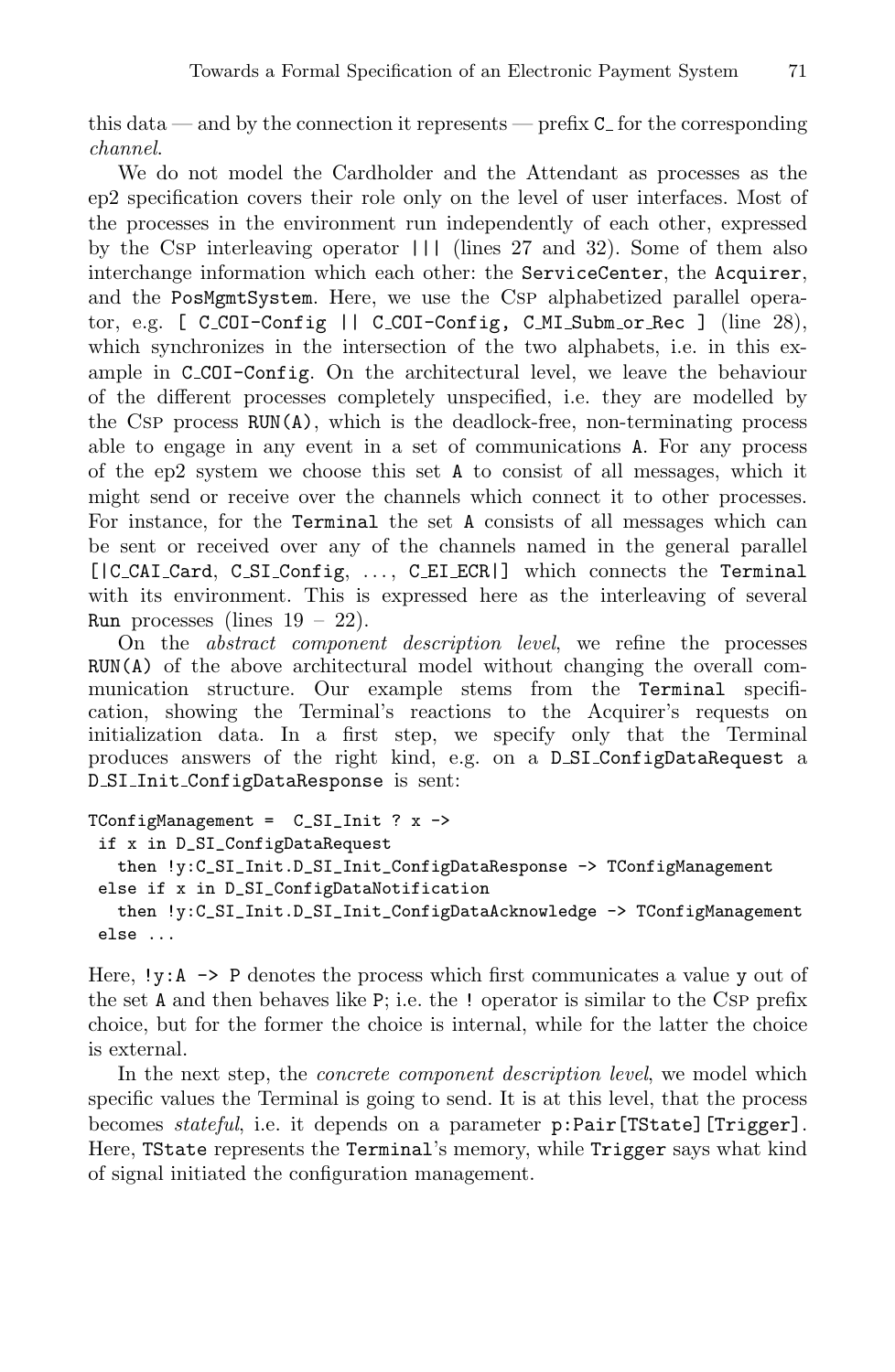```
TConfigManagement (p:Pair[TState][Trigger]) = C_SI_Init ? x ->
 if x in D_SI_ConfigDataRequest
  then C_SI_Init ! configDataResponse(x,state(p))
     -> TConfigManagement(p)
 else if x in D_SI_ConfigDataNotification
   then C_SI_or_FE ! configDataAcknowledge
     -> TConfigManagement (pair(activateData(x,state(p)),trigger(p)))
 else ...
```
This example illustrates the interaction between the specification of reactive behaviour and the modelling of data types when studying the control flow within a component: A message x is received from the Acquirer over the channel C SI Init. Depending on the type of x, different answers are sent back to the Acquirer, e.g. information configDataResponse $(x, state(p))$  on the current configuration of the Terminal or a message configDataAcknowledge. Then the configuration management is continued, either without a state change or with a state change to  $pair(activatedData(x,state(p)), trigger(p)).$ 

It is at the component description levels that more information on data in terms of Casl elements come into play: for instance, there is the test if the value x belongs to a certain subsort D SI ConfigDataRequest. The response is computed by a function configDataResponse that takes the message x and the current state  $(\mathbf{p})$  of the Terminal as parameters, or the new state is computed by a function  $\text{activeData}(x, \text{state}(p))$ .

#### **4.2 Data on Different Levels of Abstraction**

In direct correspondence to the development of ep2's reactive behaviour over different levels of abstraction, the data types involved are made more and more concrete.

On the *architectural level*, see Fig. [6,](#page-8-0) it is sufficient to speak merely about the existence of sets of values which are communicated over channels; e.g. the data sort D CAI Card is interchanged on a channel C CAI Card: D CAI Card between the Card and the Terminal. Or a channel shall be shared by different message types, as channel C\_MI\_Subm\_or\_Rec: D\_MI\_Subm\_or\_Rec. Here, the CASL free type construct ensures that the different kinds of data are kept separate.

If the *component specification level* is abstract, it is usually sufficient to introduce suitable subsorts. Consider for instance the communication between Acquirer and Terminal, see Fig. [3.](#page-4-0) To specify how the Acquirer interchanges initialisation data, it is enough to know the type of the data, i.e. whether it is a <<SessionStart>> Message or a <<ConfigDataRequest>> Message. In Casl, this can be specified by a free type construct

```
free type D_SI_Init ::= sort D_SI_Init_SessionStart
                      | sort D_SI_Init_ConfigDataRequest
                      | sort D_SI_Init_ConfigDataResponse
                      | ...
```
where each alternative corresponds to a message type occurring in the activity diagram.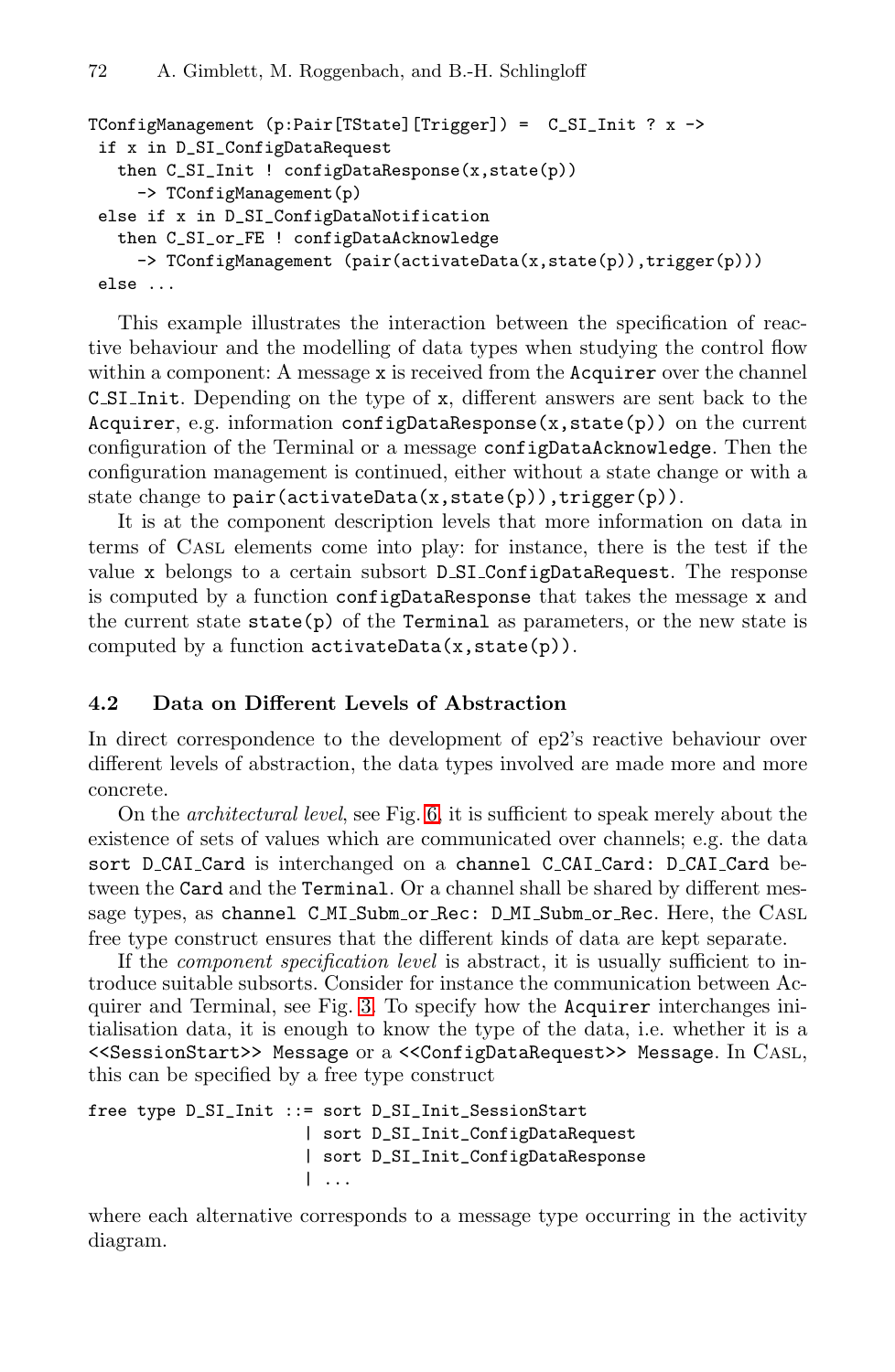But if on the component description level the concrete value of a message triggers a specific behaviour, it is necessary to specify the data types up to representation. Fig. [4](#page-5-0) shows the different messages which the Acquirer might send to the Terminal in order to make requests on its configuration. These messages can be modelled by a Casl free type, and we can finally make concrete which data are involved in a D\_SI\_Init\_ConfigDataRequest:

```
free type ConfDataObjRequest ::=
 ACD \% Acquirer Config Data
| AISD %% Acquirer Init Srv Data
| CPTD (ApplicationID) %% Card Profile Table Data
| CAD (RegisteredApplicationProviderID) %% Certification Auth Data
| TACD (ApplicationID) %% Terminal Application Config Data
...
free type D_SI_Init_ConfigDataRequest ::=
 configDataRequest(ac:AcquirerID;term:TerminalID;conf:ConfDataObjRequest)
```
Up to now data modelling involved only sort declaration, sub-sorting and several forms of disjoint union via the free types construct. But on the component description level, also operations on data and axioms describing them come into play. We give a simple example, again from the context of the Terminal's initialisation. The ep2 documentation states here: *If the configuration download is started by the service man or the 'Use Case: Initiate Terminal Setup', the Terminal sets the* <Config Download Mode> *to '1' indicating 'Forced download' otherwise to '0' for 'Download check'.* We model this case distinction by a function sessionStart which is specified by the following axioms:

```
axioms sessionStart(serviceMan) = forcedDownload;
       sessionStart(initialTerminalSetup) = forcedDownload;
       sessionStart(others) = downloadCheck
```
Note that like in the modelling of the reactive behaviour, the different levels of data abstractions are clearly connected by refinement relations.

#### **5 Results**

Our overall experience of specifying ep2 in Csp-Casl is that while it's easy to formalize high level descriptions (e.g. the system architecture) from semi-formal descriptions (e.g. UML-like diagrams), writing specifications at the concrete level is more involved. At the more concrete levels, one has to deal with more unresolved and unclear descriptions (mostly presented as text), and decide which information must be formalized and what details should be ignored as they belong to other components or to another abstraction level. Having overcome these obstacles, the Csp-Casl formalization is again fairly straightforward. In this sense, our Csp-Casl specifications clearly mirror the ep2 document structure and specify at the different abstraction levels present therein.

As for Csp-Casl's expressivity, both the data types and the reactive behaviour present in ep2 can be adequately formalized. In modelling the data types, Casl's subsorting feature proved particularly helpful. In modeling the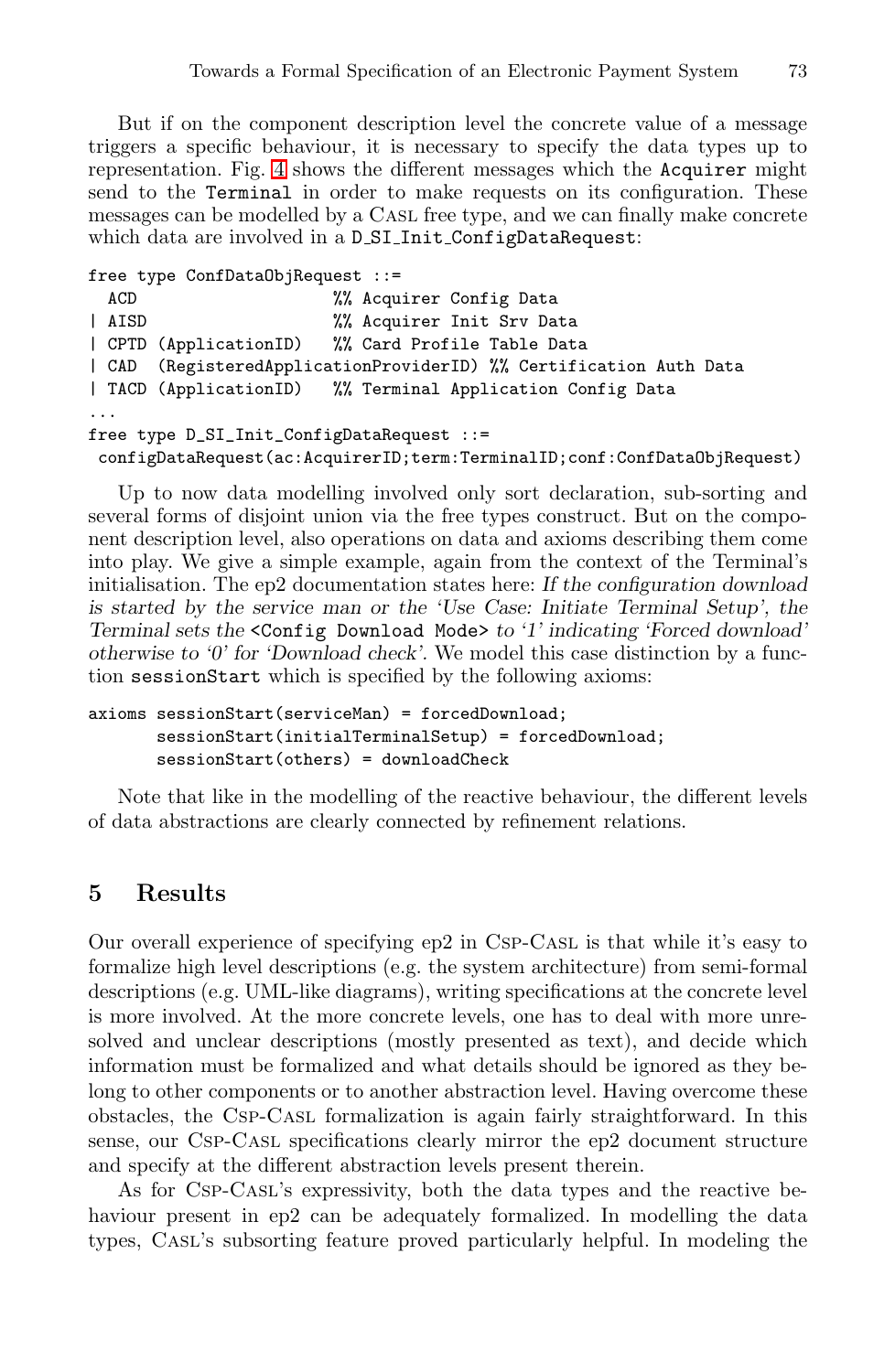reactive behaviour, Csp's distinction between internal and external choice was similarly important.

#### **5.1 Resolution of Shortcomings**

Formalising ep2 in Csp-Casl leads to the partial or complete resolution of the problems outlined in section [2.3.](#page-5-0)



**Fig. 7.** Sequence diagram for requesting configuration data, as shown in [\[2\]](#page-16-0)

One reason for this is that we are describing the system within *one* framework. In the *data modelling* for instance the possible values of the message type <<Config Data Request>> are described independently in various ep2 documents, where such different formats as text and tables are involved. Here, one of these texts mentions values LAID and LRID – see the excerpt in Section [2.2](#page-2-0) – which do not appear anywhere else. Csp-Cast enables us to specify the corresponding data type only once and  $-$  via Csp-Cast's library mechanism  $-$  use it then in different contexts. If only data types are concerned, the CASL tool set CATS offers the possibility of static checks for inconsistencies. Looking on the *reactive side*, a comparison of the diagrams Fig. [3](#page-4-0) and Fig. 7 shows that they specify the order of Requests and Responses differently: Fig. [3](#page-4-0) requires that after one Request exactly one Response has to follow. In spite of this, Fig. 7 suggests that several Requests and several Responses can be 'bundled', and that a session might include different numbers of Requests and Responses. This inconsistency is clearly due to the change between the two formalisms involved (and maybe a weakness of the latter). In Csp-Casl, we can easily specify both variants; in our ep2 formalization we decided to follow Fig. [3.](#page-4-0)

Another aspect is that the specification language Csp-Casl itself guides us during the formalization process. Csp for instance is famous for its clarity concerning different forms of non-determinism. Thus, in modelling a diagram such as Fig. [3,](#page-4-0) it is natural to ask if the decision between the different branches is an internal or an external one. In this example, it is the Acquirer who takes the decision. Studying the documentation of the Acquirer further it turns out that for the purpose of the ep2 system it is unnecessary to model the database which is checked for 'Additional Configuration Data' in order to trigger the decision. This leads finally to a simple stateless process as a model for this part of the Acquirer. Interestingly enough, in the description of different parts of ep2 the 'decision points' depicted as diamond with outgoing arcs in this kind of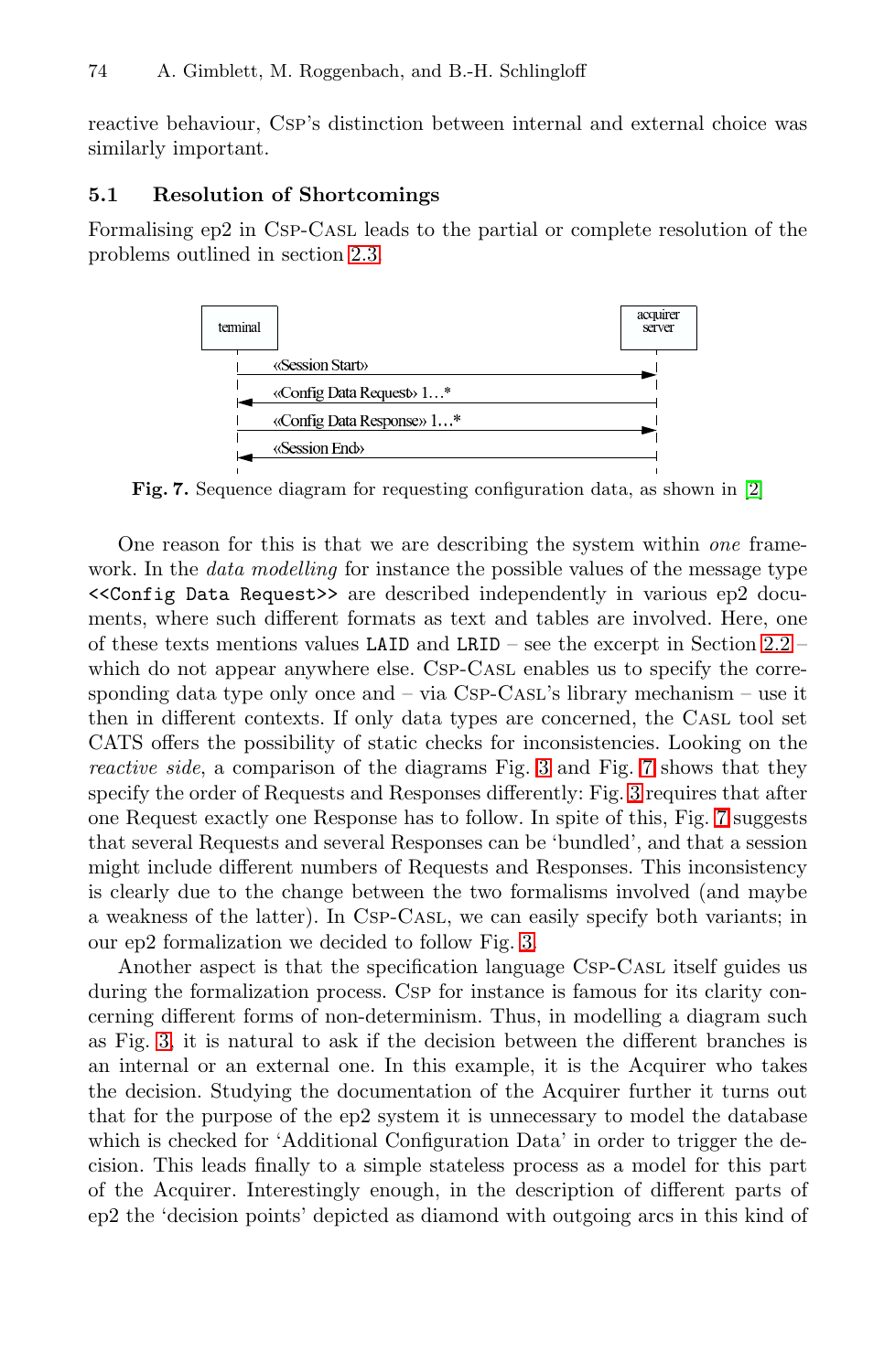diagram need different formalizations in Csp-Casl: as internal non-determinism, as external non-determinism, and sometimes it is even the case that there is no decision to make. Concerning data, the loose semantics of Casl allows us to postpone design decisions until they are actually required. As seen in Section [4.2](#page-11-0) on the different levels of data abstraction, sub-sorting is a powerful mechanism in decomposing complex data type into subtypes of manageable size.

The formalization helps also to design a certain system aspect only once, with the consequence of avoiding possible source of inconsistencies. For data types, this has been illustrated above with the message type  $\leq$ Config Data Request>>. Concerning reactive behaviour, writing a Csp-Casl specification often helped to avoid over-specification. For instance, in the ep2 documentation the Terminal's responses to a request from the Acquirer are described at least twice: in the Terminal documents and in the Acquirer documents. In the world of Csp processes this is unnecessary: after sending a request to the Terminal, the Acquirer process wants only to receive a message on the channel which is connected with the Terminal. Only in the formalization of the Terminal is it necessary to state which specific response has to be sent, and as we have seen in Section [4.1,](#page-9-0) this is only necessary at a quite concrete level of abstraction.

#### **5.2 Access to Formal Proofs**

One of the benefits of specifying ep2 formally is that it makes it possible to establish properties by formal proofs on the Csp-Casl specifications describing the system. First experiments in this direction include proofs of refinement relations, deadlock analysis and consistency checks of the data types.

For instance, with the newly developed CSP-Prover [\[12\]](#page-16-0) we were able to prove that

- **–** our Csp-Casl specification corresponding to the activity diagrams 'Get Ini-tialisation Data' — see Fig. [3](#page-4-0) for the Acquirer's side of the protocol — is deadlock-free, and
- **–** that concerning the reactive part of the Csp-Casl specification of the activity diagrams 'Get Initialisation Data' — the specification on the concrete component description level refines $^4$  the abstract component description level.

Concerning data types, we used the CASL consistency checker [\[14\]](#page-17-0) in order to prove the consistency of data types on the component description level. Here, we concentrated on the simple case of data types corresponding to ep2 messages as e.g. the ConfigDataRequest. At first glance this seems to be trivial, as on the Casl side these data types involve just a free datatype construct. But as the components of such a free type refer to other specifications, the question of consistency becomes a more involved problem as checking for non-interference between several separate specifications is required.

<sup>4</sup> Here, we use Csp's notion of stable-failure refinement.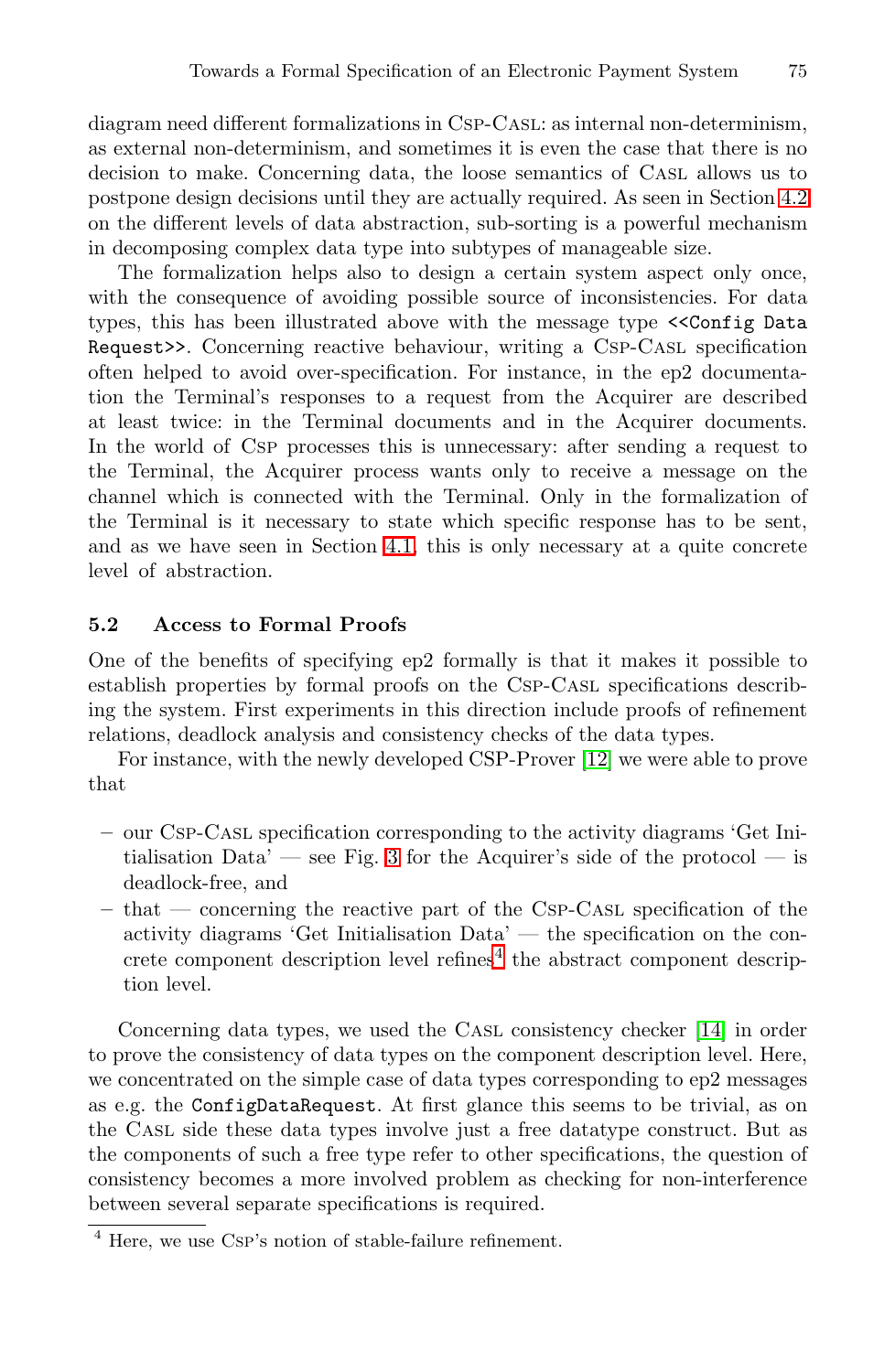## **6 Discussion and Future Work**

We have shown how to specify a non-trivial system in the formal specification language Csp-Casl. Since ep2 is a prototypical example, the obtained results also hold for other systems such as web services, communicating financial agents, etc. Reconsidering our original aims, the specification language turned out to be wellsuited to "translate" informal and natural language constructs, and rich enough to cover most important aspects of this particular system. Furthermore, it turned out that it is mostly possible, but not always advisable to follow the original document structure in the formalization. Considering scalability, we found that it is neither much harder nor much simpler to write a formal than an informal specification. In fact, we think that both styles have their own benefits; ideally the formal text should accompany informal descriptions in a 'literate specification'.

*Related Work.* The specification and implementation of banking software belongs to the most widely used exercises in computer science education. For example, in [\[4\]](#page-16-0) the implementation of automated teller machine (ATM) software from an object oriented analysis and design is described. This graduate-level tutorial comprises a nice example of current best practice in software engineering, from the informal requirements specification up to an executable applet which can be used by students for testing purposes.

Similarly, many efforts have been invested in the verification of basic principles of the communication protocols which are employed in banking software. For example, in [\[8\]](#page-16-0), some aspects of the *Millicent micropayment protocol* are modelled in an abstract protocol notation which is close to Csp, and security aspects are verified from this. As another example, in [\[18\]](#page-17-0) authentication issues in the *Secure Electronic Transaction* (SET) protocol of Visa/Mastercard are verified by model checking a multi-agent logic of belief and time.

Not much work, however, has been mentioned in the formal specification and verification of real banking software and standards such as EMV or ep2. As an early example, in [\[26\]](#page-17-0), the UNITY-method is used to refine a high-level specification of an electronic funds transfer system into one that could in principle be turned into an executable program. A more recent example of a formal specification of an actual banking standard is reported in [\[27\]](#page-17-0), where the *Mondex electronic purse system* was proven correct with respect to its Csp and Z specification and was certified according to UK ITSEC Level 6. In [\[17\]](#page-17-0), the *Internet Open Trading Protocol* (IOTP) is specified with colored Petri nets from an Request for Comments (RFC) by the Internet Engineering Task Force (IETF). In [\[6\]](#page-16-0), it is argued that an interdisciplinary approach is necessary in this field, where experts from business administration, computer science and electrical engineering specify different views of a system. As example, a real internet based CD retail store system is specified in an integrated system model.

*Future Work.* Our next steps on formalizing ep2 will be to complete the modelling as far as possible. In particular, up to now we have formalized only a significant part of the whole specification, where the main omissions are the low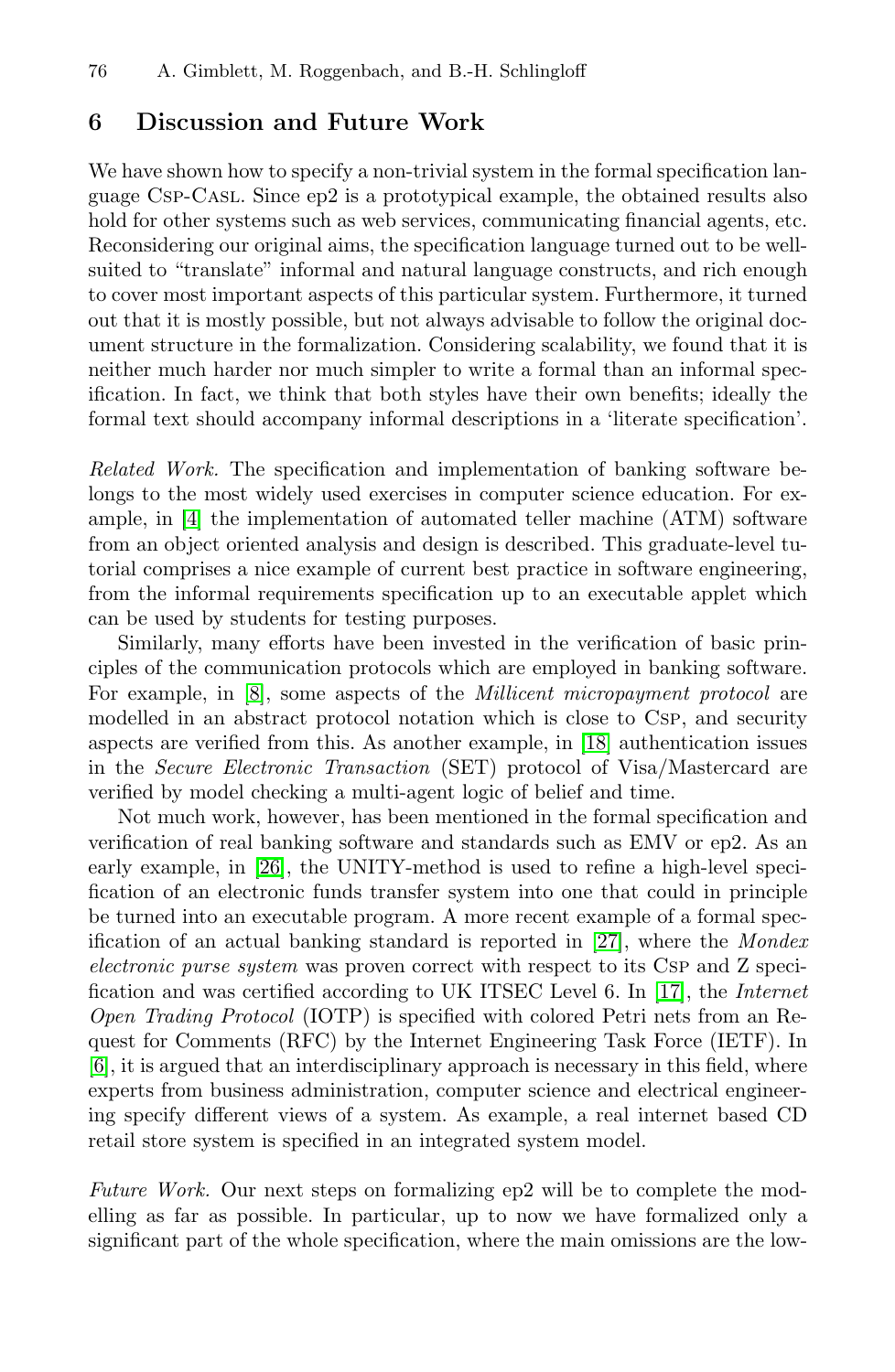<span id="page-16-0"></span>level XML communication between actors and the security layer. In fact, the security part of ep2 heavily relies on common sense and external documents; in order to be able to prove security properties we will have to add certain assumptions about the underlying cryptographic methods. Other proofs on the formal model which we already started include refinement relations and deadlock analysis with CSP-Prover [12], as well as consistency of the data types [\[14\]](#page-17-0). Livelock analysis is to follow.

Finally, we want to use the model to automatically generate test cases for the different components of the ep2 system. It is an interesting research topic to define criteria which measure both data and control coverage of such test suites.

*Acknowledgements.* The authors would like to thank Yoshinao Isobe (AIST) for help with refinement proofs and deadlock analysis of our specifications with CSP-Prover, Erwin R. Catesbeiana Jr (USW) for his advice on the modelling approach, and Christoph Schmitz and Martin Osley (Zühlke Engineering  $AG$ ) for the good cooperation on ep2.

## **References**

- 1. FM'99 exhibition: Competition 'Cash-Point Service', 1999. Based on the "9th Problem" stated at the Workshop on "The Analysis of Concurrent Systems", Cambridge, September 1983, LNCS 207.
- 2. eft/pos 2000 Specification, version 1.0.1. EP2 Consortium, 2002.
- 3. M. Bidoit and P. D. Mosses. Casl User Manual. LNCS 2900. Springer, 2004.
- 4. R. C. Bjork. Course notes 'Object-Oriented Software Development'. Department of Mathematics and Computer Science, Gordon College, Fall 2004. http://www.math-cs.gordon.edu/local/courses/cs211/ATMExample.
- 5. B. T. Denvir, W. T. Harwood, M. I. Jackson, and M. J. Wray, editors. The Analysis of Concurrent Systems, LNCS 207. Springer, 1985.
- 6. A. Franz, P. Sties, and S. Vogel. Formal specification of e-commerce applications – an interdisciplinary approach. In K. Altinkemer and K. Chari, editors, Proceedings of the Sixth INFORMS Conference on Information Systems and Technology. ForSoft Publications, TU Munich, 2001.
- 7. M. Frappier and H. Habrias, editors. Software Specification Methods. Springer, 2001.
- 8. M. G. Gouda and A. X. Liu. Formal specification and verification of a micropayment protocol. In Proceedings of the 13th IEEE International Conference on Computer Communications and networks, Chicago (Oct 2004). IEEE Press. To appear.
- 9. J. F. Grote and A. Ponse. The syntax and semantics of  $\mu$ CRL. In A. Ponse, C. Verhoef, and S. F. M. van Vlijmen, editors, Algebra of Communicating Processes '94, Workshops in Computing. Springer, 1995.
- 10. C. A. R. Hoare. Communicating Sequential Processes. Prentice Hall, 1985.
- 11. ISO 8807. Lotos a formal description technique based on the temporal ordering of observational behaviour, 1989.
- 12. Y. Isobe and M. Roggenbach. A generic theorem prover of CSP refinement. In Proceedings of TACAS 2005, LNCS. Springer, to appear.
- 13. JTCI/CS7/WG14. The E-LOTOS final draft international standard, 2001.